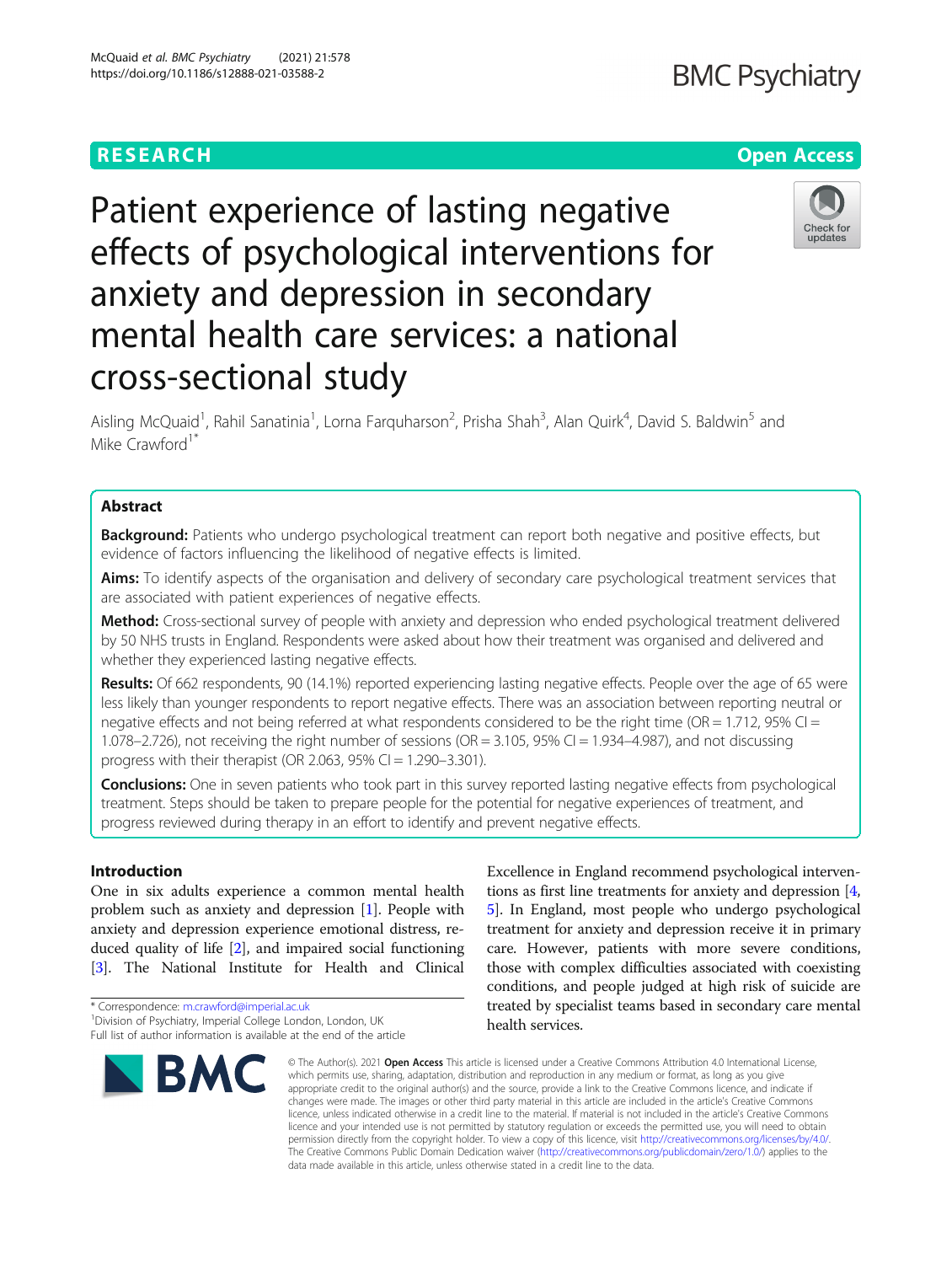Although psychological interventions for depression and anxiety generally have positive effects [\[6](#page-6-0), [7](#page-6-0)], less consideration has been given to their potential for negative ones [[8,](#page-6-0) [9\]](#page-6-0). Outcome measures are often used to monitor for adverse effects of treatment [[10](#page-6-0)], however the results of these measures do not take into account patients' subjective experiences of therapy. Lasting negative effects may include a worsening of symptoms, or the development of new ones, such as anger, loss of selfesteem and anxiety following treatment [[11\]](#page-6-0).

Secondary analysis of data from a national survey of 14,587 patients receiving treatment in England found that 5% of patients reported lasting negative effects from the psychological treatment they had received [\[11\]](#page-6-0). With a high potential for lasting negative effects, it is important to examine their aetiology in order to prevent them [[12\]](#page-6-0).

The likelihood of negative effects may be greater among people with personality disorder and people who have had childhood trauma, which are commonly seen in secondary care and frequently associated with adverse events of therapy [\[13](#page-6-0)–[16\]](#page-6-0). Other patient factors which are associated with negative effects include unemployment, disability, and expectations of treatment benefits [[17\]](#page-6-0). Age, ethnicity, and sexuality are also associated with the likelihood of patient-reported negative effects: those over 65 years are less likely than younger patients to report negative outcomes but people from sexual and ethnic minorities are more likely to report such concerns [[11\]](#page-6-0). Negative effects may also be more common among patients who are less optimistic about their treatment [[18\]](#page-6-0) and among those who do not feel they receive enough information about their treatment before it begins [[11\]](#page-6-0). If people have preferences about their treatment, which are not met, they are more likely to report a poor outcome of therapy [[19\]](#page-6-0). Although patient demographic and clinical factors appear to influence the likelihood of negative experience of psychological treatment, less is known about the relationship between the process of delivering psychological treatment and reports of negative outcomes.

Service structures, policies, and constraints may influence whether patients experience negative effects of their treatment. A thematic analysis of factors which lead to patient reported negative experiences included experiences not matching expectations, and services providing little or no information about what the service offered [\[20\]](#page-6-0). Data from the Improving Access to Psychological Treatment (IAPT) programme, show that better clinical outcomes were achieved by services that offered more treatment sessions to patients, and by services that followed NICE treatment recommendations more closely [\[21\]](#page-6-0). Delay in referral to appropriate psychological services may also have a negative impact on psychotherapy outcomes [[22](#page-6-0)]. However, gaps remain in our understanding of the

contribution that the process of delivering psychological treatment has on the likelihood of patients experiencing negative effects.

We therefore undertook a secondary analysis of data from a survey of 662 patients conducted as part of the National Clinical Audit of Anxiety and Depression [\[23](#page-6-0)]. The survey was run by the Royal College of Psychiatrists (RCPsych) in collaboration with the British Psychological Society (BPS). The audit involved an examination of process and outcomes of care using data from casenotes, a survey of therapists and a patient survey. The main analysis for this report uses data from the patient survey. The aim of the analysis was to identify aspects of the organisation and delivery of secondary care psychological therapy services that are associated with reported negative effects. We aimed to build on our previous study by investigating the prevalence of negative effects among people treated by secondary care services rather than those treated predominately by IAPT, in a sample of patients who had completed their treatment. We also wanted to examine the effects of new predictor variables, including whether patients had had discussions previous experience of therapy with their therapist and whether they discussed their progress during their therapy sessions.

#### Method

All 54 providers of NHS secondary care mental health services (known as 'Trusts') in England were invited to take part in the case-note audit, and 50 (92.6%) submitted data. Each Trust was asked to register all teams that deliver psychological treatment to adults (aged 18 or over) with anxiety and depression, including both inpatient and community services.

All psychological therapy teams were asked to compile a list of all patients who ended psychological therapy between 1st September 2017 and 31st August 2018. This included people who completed their treatment, as well as those who did not complete or dropped out of treatment. The audit team at the Royal College of Psychiatrists then randomly selected 30 patients from each team who were sent a copy of the survey. Any patients with a coexisting diagnosis of a psychotic condition were excluded from the survey. If fewer than 30 patients had completed treatment during this 12-month period, all eligible patients were sent a copy of the survey.

The National Research Ethics Service and the Ethics and Confidentiality Committee of the National Information Governance Board advised that formal ethical approval was not required because this was an audit and patient identifiable data were not collected. All procedures contributing to this work comply with the ethical standards of the relevant national and institutional committees on human experimentation and with the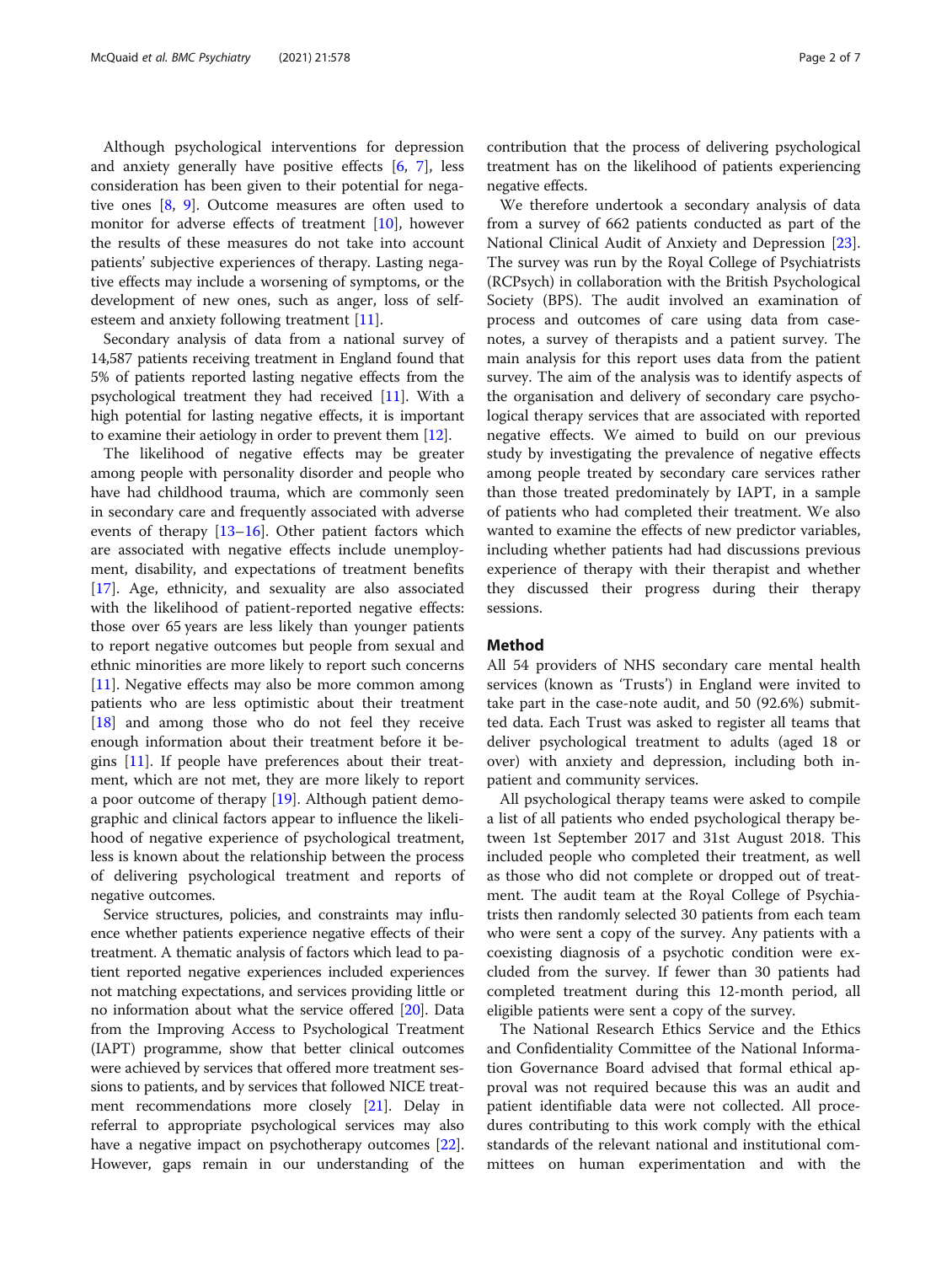Helsinki Declaration of 1975, as revised in 2008. Approval for the secondary analysis of the data in this study was obtained from the Healthcare Quality Improvement Partnership prior to the start of data analysis.

One of the questions in the audit asked service users to indicate whether they agreed or disagreed with the statement: "I have experienced lasting bad effects from the treatment", to which they could respond "strongly agree", "slightly agree", "neutral", "slightly disagree" or "strongly disagree".

Potential predictor variables were chosen following a review of previous literature and discussion with a service user advisor to the project (P.S.): they included demographic factors (age, gender, ethnicity), along with the following aspects of the organisation and delivery of care where patients could respond "strongly agree", "slightly agree", "neutral", "slightly disagree" or strongly disagree":

- I was referred to therapy at the right time
- The waiting time for my treatment to start was reasonable
- I received enough information about my therapy before it began
- I received the right number of therapy sessions from this service
- My therapist and I agreed goal(s) for my therapy
- I had a discussion with my therapist about my previous therapy and experiences
- I had a discussion with my therapist about my overall care (e.g., medication, appointments with your care coordinator)
- Did you and your therapist discuss progress during your therapy?

#### Analysis

The primary outcome for this study was a service user report of 'lasting bad effects from treatment'. A preliminary analysis of data using crosstabulation indicated that the demographic characteristics (age, gender, ethnicity) of service users who stated that they were 'neutral' about whether they had experienced a lasting bad effect from their treatment were more closely aligned to those reporting negative effects than positive effects, we therefore included the responses of those who were neutral about having experienced lasting bad effects with those who reported that they had such experiences. We used the same approach to convert other items to dichotomous variables prior to the main analysis. A univariate analysis was undertaken to explore associations between the primary outcome and demographic factors (age, gender, ethnicity), and predictor variables on the process of care.

We examined whether there was clustering between variables at the level of service but found no evidence of clustering  $(p = 0.146, 95\% \text{ CI} = 0.051 - 0.753)$ . We generated a multivariate model of factors which predicted the likelihood of negative effects using binary logistic regression. We used backwards elimination to delete any variables from the model whose removal did not result in any statistically significant loss of fit. We also used data from the case-note audit to explore the representativeness of those who completed the survey compared to those who did not. Analysis was completed using the statistical package IBM SPSS (version 26).

#### Results

Surveys were sent to 4462 service users treated by 232 psychological therapy services across the country: 662 surveys (14.8, 95% CI 13.82–15.92) were completed and included in this analysis.

The characteristics of the service-users who completed the survey are presented in Table [1](#page-3-0) along with the aggregate data from the case-note audit. Survey respondents were more likely to be female, older and white compared with non-respondents. Overall,  $14.1\%$  ( $n = 90$ ) of respondents reported experiencing lasting bad effects, of those 6.1% ( $n = 39$ ) strongly agreed and 8% ( $n = 51$ ) slightly agreed, 13.7% ( $n = 87$ ) were neutral, and 72.2%  $(n = 459)$  indicated that they had not experienced lasting bad effects, with 7.7% ( $n = 49$ ) who slightly disagreed and 64.5%  $(n = 410)$  strongly disagreed. When 'agree' and 'neutral' categories were combined into dichotomous variable, the total was  $27.8\%$  ( $n = 177$ ). Univariate associations between the experience of lasting bad effects and predictor variables are presented in Table [2](#page-4-0).

The results of the multivariate analysis are presented in Table [3](#page-5-0), which contains all the covariates that remained in the model after backwards regression. The likelihood of reporting neutral or lasting negative effects was greater among service users who felt they were not referred for therapy at right time, those who felt they did not receive the right number of sessions, and those who reported that they did not discuss their progress with their therapist.

#### **Discussion**

Analysis of data from 662 people who received psychological therapy for anxiety and depression in secondary care mental health services in England found that 14.1% reported a lasting negative effect as a result of their treatment, and 13.7% reported being 'neutral' about whether they had a negative effect. This is a higher proportion than the 5.2% of patients who reported negative effects in a previous investigation [\[11\]](#page-6-0). This is potentially due to the sample being derived exclusively from secondary care mental health services where the patients have more severe or complex difficulties. Patients over the age of 65 were less likely to report negative effects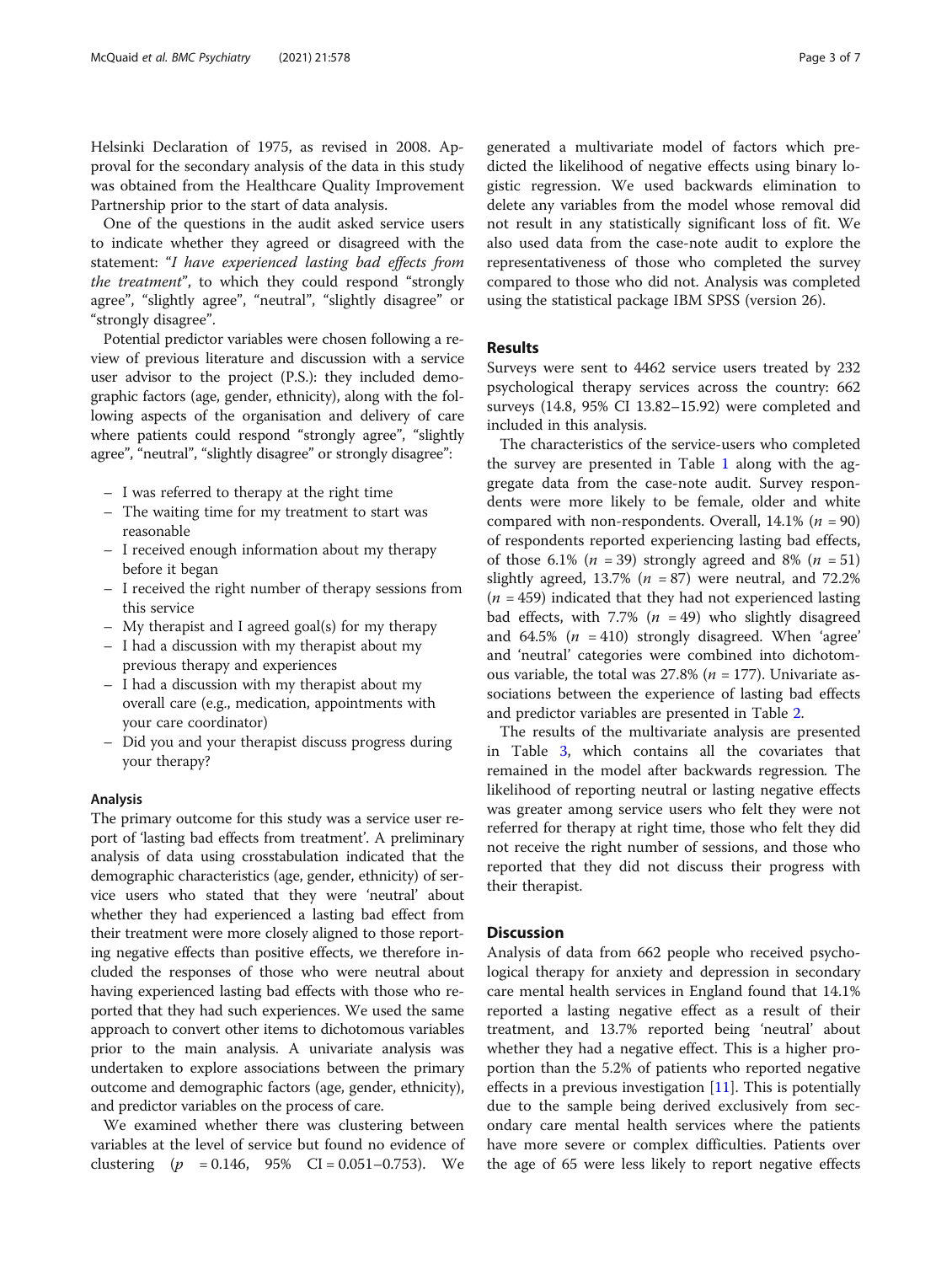| <b>Demographic Characteristics</b> | Study sample, n (%) | Sample included in the case-note audit | Difference in proportions (95% CI) |
|------------------------------------|---------------------|----------------------------------------|------------------------------------|
| Age, years                         | 624                 | 4462                                   |                                    |
| $18 - 25$                          | 38(6.1)             | 680 (15.2)                             | $-9.15$ ( $-6.67$ to $-11.16$ )    |
| $26 - 35$                          | 75 (12)             | 923 (20.7)                             | $-8.67$ ( $-5.56$ to $-11.36$ )    |
| $36 - 45$                          | 94(15.1)            | 808 (18.1)                             | $-3.04$ ( $-0.25$ to $-5.96$ )     |
| $46 - 55$                          | 135(21.6)           | 811 (18.2)                             | 3.46 (0.12 to 7.12)                |
| $56 - 65$                          | 88 (14.1)           | 436 (9.8)                              | 4.33 (1.59 to 7.48)                |
| > 65                               | 194(31.1)           | 804 (18)                               | 13.07 (9.3 to 17.05)               |
| Gender                             | 626                 | 4459                                   |                                    |
| Male                               | 208(33)             | 1484 (33.3)                            | $-0.21$ ( $-3.88$ to 4.12)         |
| Female                             | 418 (66.5)          | 2966 (66.5)                            | $0.06$ (-3.86 to 4.16)             |
| Ethnicity                          | 625                 | 4202                                   |                                    |
| White                              | 557 (89.1)          | 3691 (87.8)                            | $1.28$ ( $-1.65$ to 3.78)          |
| Mixed / Multiple                   | 14(2.2)             | 141(3.35)                              | $-1.12$ (-0.55 to $-2.25$ )        |
| Asian                              | 29(4.6)             | 181(4.3)                               | $0.33$ ( $-1.27$ to 2.45)          |
| Black                              | 17(2.7)             | 94(2.2)                                | $0.48$ (-0.71 to 2.22)             |
| Other                              | 8(1.3)              | 95(2.3)                                | $-0.98$ ( $-0.41$ to $-1.83$ )     |

<span id="page-3-0"></span>Table 1 Demographic characteristics of study participants

compared to younger people. This is consistent with previous findings [[11\]](#page-6-0).

The term 'lasting' was included in the patient survey following initial qualitative interviews prior to a previous round of this study, where it was acknowledged that patients may feel uneasy or unsettled during therapy, but that these difficult feelings were worked through during therapy. The term lasting was included as this implied that the negative effects last beyond the treatment. It is possible that this term is subjective and should be considered in any future investigation.

We found associations between the likelihood of experiencing neutral or lasting bad effects and three components of the organisation and delivery of services. First, there was an association between not being referred 'at the right time' for therapy and neutral or lasting bad effects. In a thematic analysis of 447 of the service-user surveys [[24\]](#page-6-0) this was identified as a major concern. Service users felt that therapy was not easily accessible and were concerned with difficulties meeting the threshold for services, with people being assessed as 'too well' to be referred for treatment. Our findings provide further evidence of the need to ensure that people with common mental health conditions have timely access to psychological treatment.

Not receiving 'the right number' of therapy sessions was also associated with experiencing neutral or lasting negative effects of treatment, mirroring the thematic analysis report which identified that the number of sessions received was often not enough to meet the serviceuser's needs  $[24]$  $[24]$ . This is consistent with IAPT findings that services which offer a greater number of sessions to service-users have a more positive impact on recovery [[21\]](#page-6-0).

Not discussing progress with therapist showed the strongest relationship to likelihood of reporting neutral or lasting negative effects. This is of particular concern given previous reports that patients rarely disclose negative reactions to their therapists or services [\[20,](#page-6-0) [25\]](#page-6-0).

In-session monitoring has been found to improve patient outcomes [\[26](#page-6-0)–[28](#page-6-0)]. Discussions regarding patient progress may help maintain a therapeutic relationship, allow for collaboration, and modification of specific strategies for treatment [[29\]](#page-6-0). A lack of discussion on progress may make it difficult for patients to engage in therapy [[20](#page-6-0)]. Therapists may also have a differing view on patient progress [\[30\]](#page-6-0). These discussions may highlight patient's experiences of therapy, identifying concerns patient may have and increasing the opportunities to avert negative outcomes. Despite the evidence that progress monitoring can be effective in improving treatment outcome, it remains an infrequent practice [\[31,](#page-6-0) [32\]](#page-6-0).

There are a number of strengths of the present study. The data come from a large number of services across England. This study was closely based on a previous analysis of negative outcomes delivered mainly to patients in primary care  $[11]$  $[11]$  $[11]$ . However, unlike the previous study, all those who took part in this new study had completed their therapy when they completed the survey. Some patients have both positive and negative experiences during therapy, and working through difficult experiences can be part of the therapeutic process [[33\]](#page-6-0) Further investigation is required as to whether those who report lasting harm from their therapy also found it helpful.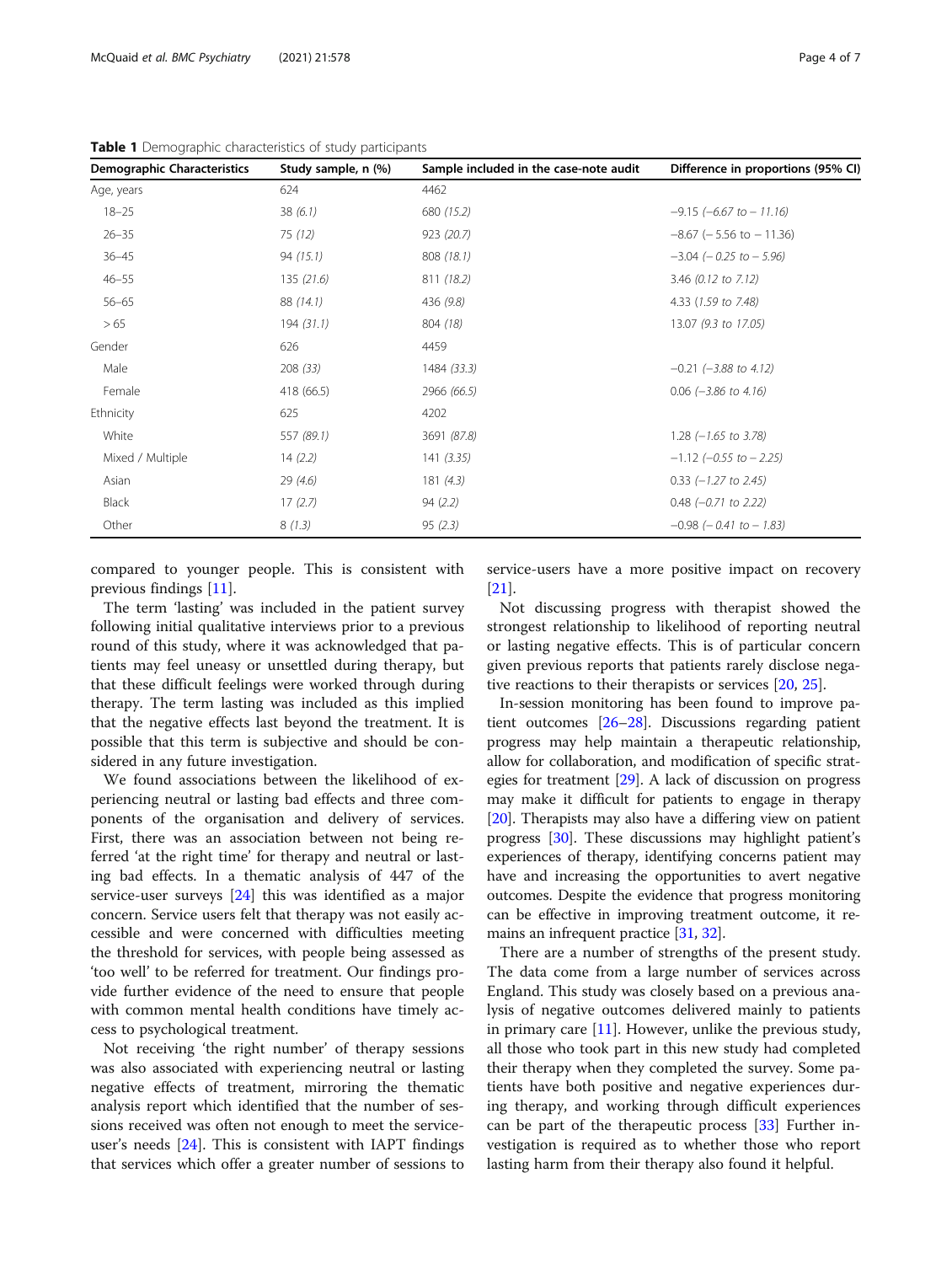|                                                                   | Neutral or lasting negative effects, n/N (%)                                   | OR (95% CI)          |
|-------------------------------------------------------------------|--------------------------------------------------------------------------------|----------------------|
| Age, years                                                        |                                                                                |                      |
| > 65                                                              | 29/181 (16)                                                                    | $\mathbf{1}$         |
| $18 - 25$                                                         | 12/38 (31.6)                                                                   | 2.419 (1.097-5.335)  |
| $26 - 35$                                                         | 24/72 (33.3)                                                                   | 2.621 (1.395-4.924)  |
| $36 - 45$                                                         | 23/91 (25.3)                                                                   | 1.773 (0.956-3.287)  |
| $46 - 55$                                                         | 49/133 (36.8)                                                                  | 3.057 (1.798-5.119)  |
| $56 - 65$                                                         | 25/85 (29.4)                                                                   | 2.184 (1.183-4.030)  |
| Gender                                                            |                                                                                |                      |
| Female                                                            | 112/404 (27.7)                                                                 | 1                    |
| Male                                                              | 48/198 (24.2)                                                                  | 0.834 (0.564-1.234)  |
| Ethnicity                                                         |                                                                                |                      |
| White                                                             | 138/535 (25.8)                                                                 | 1                    |
| Mixed                                                             | 2/14(14.3)                                                                     | 0.479 (0.106-2.169)  |
| Asian                                                             | 8/28 (28.6)                                                                    | 1.151 (0.496-2.672)  |
| Black                                                             | 5/16(31.3)                                                                     | 1.308 (0.446-3.830)  |
| Other                                                             | 4/8(50)                                                                        | 2.877 (0.710-11.659) |
| I was referred to therapy at the right time                       |                                                                                |                      |
| Agree                                                             | 76/412 (18.4)                                                                  | 1                    |
| Neutral/Disagree                                                  | 97/205 (47.3)                                                                  | 3.971 (2.742-5.751)  |
| The waiting time for my treatment to start was reasonable         |                                                                                |                      |
| Agree                                                             | 67/357 (18.8)                                                                  | 1                    |
| Neutral/Disagree                                                  | 101/250 (40.4)                                                                 | 2.934 (2.034-4.233)  |
| I received enough information about my therapy before it began    |                                                                                |                      |
| Agree                                                             | 71/382 (18.6)                                                                  | 1                    |
| Neutral/Disagree                                                  | 99/226 (43.8)                                                                  | 3.415 (2.363-4.934)  |
| I received the right number of therapy sessions from this service |                                                                                |                      |
| Agree                                                             | 64/377 (17)                                                                    | 1                    |
| Neutral/Disagree                                                  | 113/252 (44.8)                                                                 | 3.976 (2.757-5.733)  |
| My therapist and I agreed goals for my therapy                    |                                                                                |                      |
| Agree                                                             | 103/478 (21.5)                                                                 | 1                    |
| Neutral/Disagree                                                  | 73/147 (49.7)                                                                  | 3.592 (2.432-5.405)  |
|                                                                   | I had a discussion with my therapist about my previous therapy and experiences |                      |
| Agree                                                             | 116/462 (25.1)                                                                 | $\mathbf{1}$         |
| Neutral/Disagree                                                  | 60/162 (37)                                                                    | 1.755 (1.198-2.571)  |
| I had a discussion with my therapist about my overall care        |                                                                                |                      |
| Agree                                                             | 90/423 (21.3)                                                                  | 1                    |
| Neutral/Disagree                                                  | 84/199 (42.2)                                                                  | 2.703 (1.876-3.894)  |
| Did you and your therapist discuss your progress?                 |                                                                                |                      |
| Yes                                                               | 98/462 (21.2)                                                                  | 1                    |

No/Unsure 79/166 (47.6) 3.373 (2.312–4.920)

## <span id="page-4-0"></span>Table 2 Univariate analysis of neutral or lasting bad effects – demographic factors and process of care  $\frac{\text{Tail}}{\text{Age}}$

Our survey questions were developed through in-depth interviews with patients and a person with lived experience of anxiety and depression helped to select items for inclusion in this analysis. While previous studies have examined patient factors and environmental factors that may increase the likelihood of negative effects of psychological treatments [[17\]](#page-6-0) we focussed on aspects of the organisation and delivery of services because these may be amenable to change.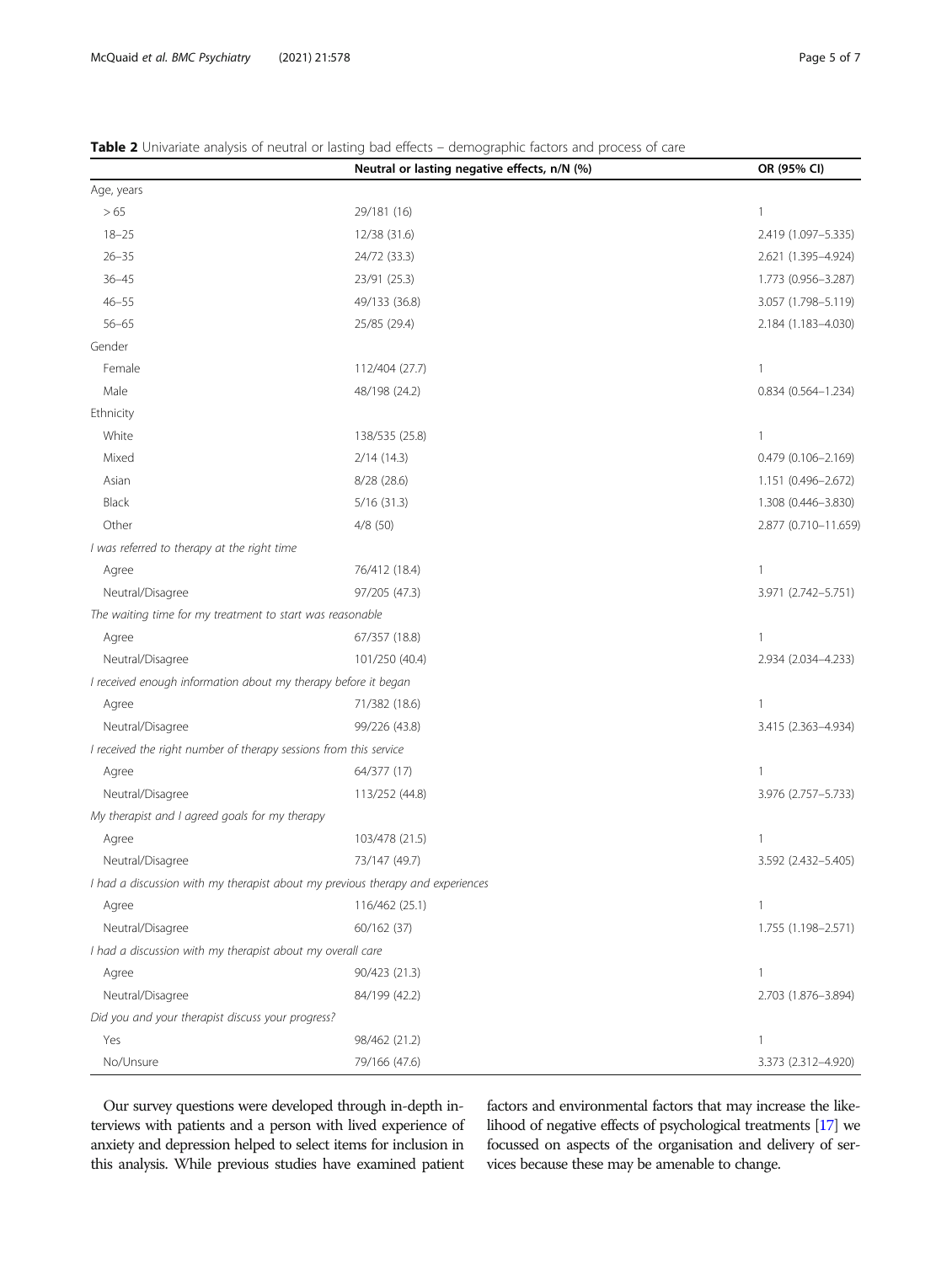<span id="page-5-0"></span>Table 3 Multivariate analysis of factors associated with likelihood that patients reported neutral or lasting negative effects of treatment

| <b>Experience of treatment</b>                                  | OR (95%) CI         | Ρ      |
|-----------------------------------------------------------------|---------------------|--------|
| Referred at right time                                          |                     |        |
| Agree                                                           | 1                   |        |
| Neutral/Disagree                                                | 1.712 (1.078-2.726) | 0023   |
| Received the right number of therapy sessions from this service |                     |        |
| Agree                                                           |                     |        |
| Neutral/Disagree                                                | 3.105 (1.934-4.987) | 0.000  |
| Discussed progress with therapist                               |                     |        |
| Agree                                                           | 1                   |        |
| Neutral/Disagree                                                | 2.063 (1.290-3.301) | (1()() |

Some important limitations must also be considered. The data are limited to service-user experiences in secondary care services. The response rate was low with 662 (14.8%) taking part out of the 4462 who were sent a copy: when compared to the data from the case-note audit, it was more likely for non-respondents to be younger, male, and from minority ethnic groups. We do not know if the proportion of those experiencing neutral or lasting bad effects of treatment would be the same among those who did not respond. It is also possible that responses to the survey questions may differ depending on whether the respondent was a completer or non-completer of therapy, however this information was not collected as part of the audit and so we were unable to include in our analysis. It would be useful for this to be considered for future studies. As neutral and agree categories were combined in order to calculate dichotomous variables, it is possible that some respondents were included who did not experience lasting adverse effects. This should be considered in future studies. The study design is reliant upon retrospective views of individual experiences rather than prospectively gathered routine service data. The cross-sectional design of the study means that we are not able to conclude that the associations we found are causal. It is possible that recall bias led people who may have negative experiences of therapy to indicate problems with when and how their therapy was delivered. Future prospective studies could reduce the potential for this bias by examining the process of care during therapy and subsequently assessing patient experiences of the outcome of their treatment.

Important factors that should be considered in future studies include clinician characteristics and the interactions between clinician and patient. It is not clear from this study the contribution these interactions may have upon a patient's likelihood of reporting lasting negative effects from their treatment.

Our findings suggest that a significant proportion of service-users with anxiety and depression may report lasting negative effects of psychological treatment in secondary care: some people do not feel helped, but instead feel harmed. Services should inform service users prior to starting treatment that although most people who complete psychological treatment feel benefits, negative experiences are not infrequent [[34\]](#page-6-0). Clinicians delivering psychological therapy in secondary care settings should ensure that they discuss progress with patients, and further efforts are needed to reduce waiting times and provide sufficient sessions for service-user's needs to be addressed. Future research should aim to develop a better understanding the content of these lasting negative effects and how they affect clients to reduce and mitigate the risks. Longitudinal studies are needed to develop a better understanding of the relationship between the process and outcomes of psychological therapies. Experimental studies are needed to see if changing the way that therapy is delivered can help reduce the incidence of patient reported negative outcomes.

#### Conclusion

One in seven patients receiving psychological therapy in secondary care mental health services for anxiety and depression reported experiencing lasting bad effects from their treatment. Being referred at the right time, receiving the right number of sessions, and discussing progress with the therapist may help reduce the likelihood of this adverse outcome.

#### Acknowledgements

This project was funded by the NIHR Imperial Biomedical Research Centre (BRC). The views expressed are those of the authors and not necessarily those of the NIHR or the Department of Health and Social Care.

#### Authors' contributions

AM with help of RS and MC designed the study, conducted the analysis and prepared the final manuscript. PS and LF advised on the method and choice of variables. LF, AQ and DSB reviewed and approved the final manuscript. The author(s) read and approved the final manuscript.

#### Funding

This project was funded by the NIHR Imperial Biomedical Research Centre (BRC).

#### Availability of data and materials

Applications for access to data from the National Clinical Audit of Anxiety and Depression should be made to the Healthcare Quality Improvement Partnership. Details of the process for obtaining these data are available at: [https://www.hqip.org.uk/national-programmes/accessing-ncapop-data/](https://www.hqip.org.uk/national-programmes/accessing-ncapop-data/#.YDPSHBP7Su5) [#.YDPSHBP7Su5.](https://www.hqip.org.uk/national-programmes/accessing-ncapop-data/#.YDPSHBP7Su5)

#### **Declarations**

#### Ethics approval and consent to participate

The National Research Ethics Service and the Ethics and Confidentiality Committee of the National Information Governance Board advised that formal ethical approval was not required for this quality improvement initiative. Approval for the secondary analysis of the data in this study was obtained from the Healthcare Quality Improvement Partnership prior to the start of data analysis.